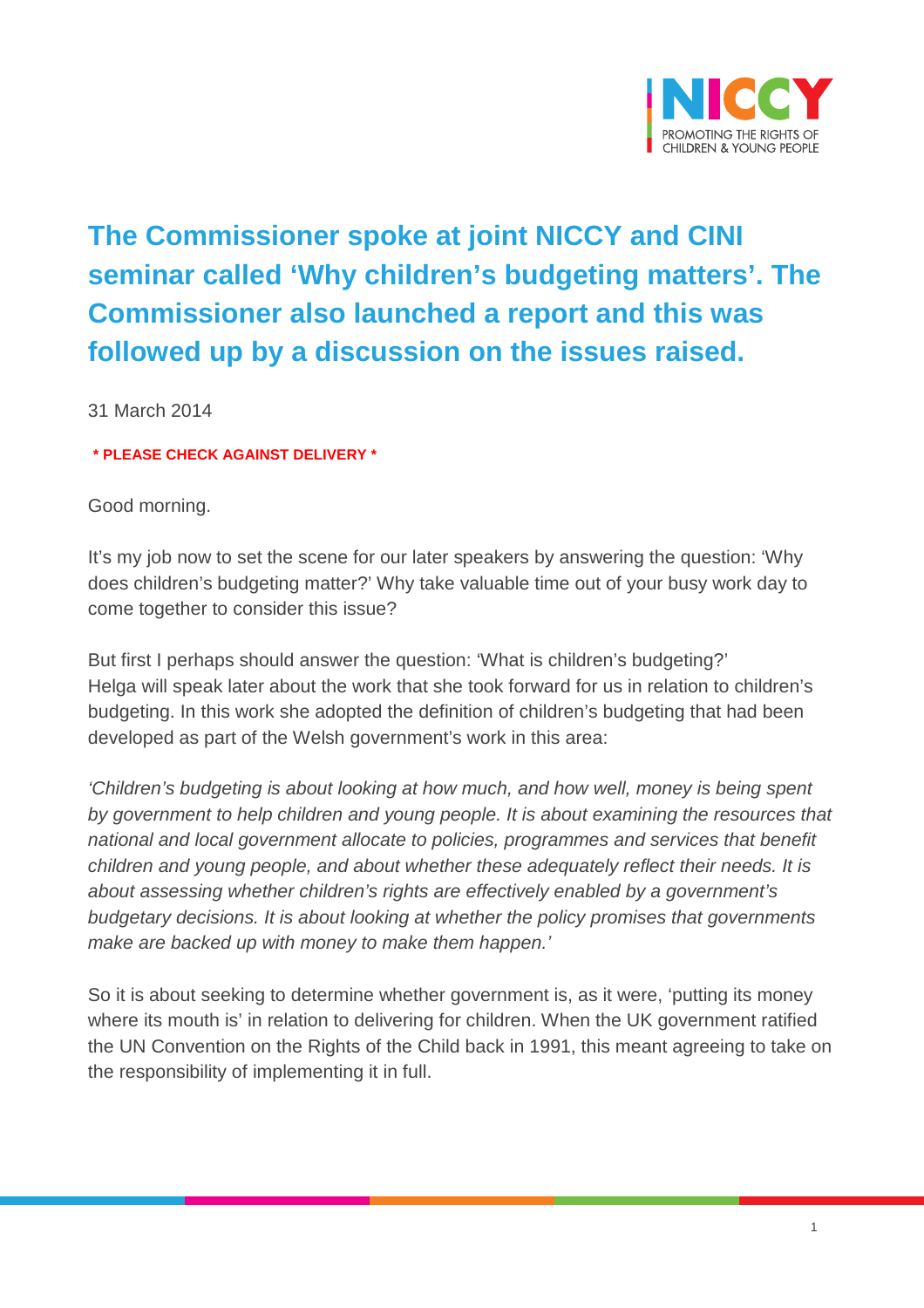

*Article 4 of the UNCRC states that 'States Parties shall undertake all appropriate legislative, administrative, and other measures for the implementation of the rights recognized in the present Convention. With regard to economic, social and cultural rights, States Parties shall undertake such measures* to the maximum extent of their available resources *and, where needed, within the framework of international co-operation.'*

How can governments demonstrate if they are meeting their responsibilities ' **to the maximum extent of their available resources'**?

The Committee has provided a clear answer to this, not least in its advice following its examination of UK government reports to the Committee. The Committee, in its Concluding Observations to the UK government in 2008, raised the following concern:

(It said that:) '*the lack of consistent budgetary analysis and child rights impact assessment makes it difficult to identify how much expenditure is allocated to children across the State party and whether this serves to effectively implement policies and legislation affecting them.*'

So, it is through the analysis of budgetary expenditure on children, along with an assessment of how effective the measures funded have been in delivering on children's rights.

This reflects the challenge from the Committee in 2003 in relation to 'making children visible in budgets' in General Comment 5, where it stated that:

*'No state can tell whether it is fulfilling children's economic, social and cultural rights "to the maximum extent of available resources", as it is required to do under article 4 unless it can identify the proportion of national and other budgets allocation to the social sector and, within that, to children, both directly and indirectly. Some states have claimed it is not possible to analyse national budgets in this way. But others have done it and publish annual "childrens budgets".'*

So it's as simple as that? Of course it's not. It is easy to say these things, but more difficult to do them, in practice. Recognising this very point, in 2007 the UN Committee on the Rights of the Child held a Day of Discussion on budgeting for children, where it provided further quidance to states.

It made a number of points, including that investment in children potentially has a high economic return, making the argument therefore that states should make children a priority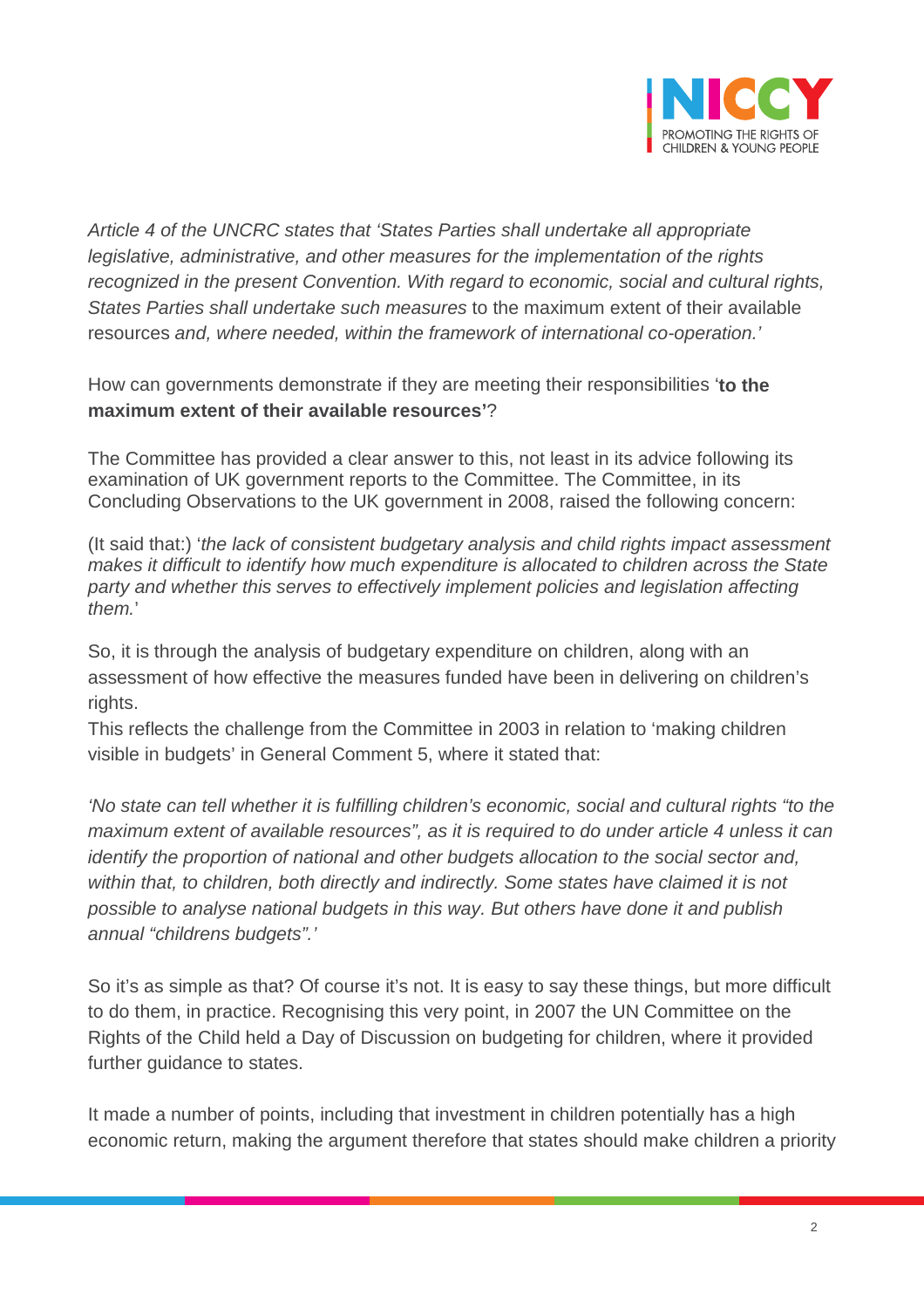

in budgetary allocation to maximise the return on their resources. The Committee also emphasised that budgetary allocations to economic growth should not be made at the sacrifice of expenditure on the 'social sector', particularly in relation to children. It suggested that states should understand 'available resources' more broadly than solely financial resources. The importance of systematically supporting parents and families was emphasised, as they are among the most important 'available resources' for children. Interestingly, the Committee encouraged states to consider legislating for a specific proportion of public expenditure to be allocated to children, accompanied by a mechanism for independent evaluation.

A number of recommendations were made in relation to how to take forward budgeting for children. These included: making investment in children visible through the detailed compilation of resources allocated to them; and encouraging public dialogue on state budgets through providing accessible information and encouraging literacy in budgetary analysis – with children as well as adults. The Committee said that the monitoring and analysis systems should be rights-based, and that child rights impact assessments should be used to determine whether expenditure in all areas are promoting the rights and best interests of children.

Back in 2006, as a result of conversations between NICCY, OFMDFM and DFP on budgeting for children, the three bodies jointly commissioned two reports into spending on children in Northern Ireland. These reports were published in 2007, one looking at Annual Managed Expenditure and the second on Departmental Expenditure Limits, both comparing the expenditure on children in Northern Ireland with that elsewhere in the UK. While some comparable data was available, in many areas this proved difficult to identify. However, in a number of critical areas, it was possible to make some informative comparisons. One such area was personal social care and community expenditure for children, and it was found that spending on this in Northern was the lowest in the UK, at £287 per child, compared to £402 in England, £429 in Wales, and £513 in Scotland.

Another area where there appeared to be considerably different levels of spending in Northern Ireland compared to other parts of the UK was early years services, and the report identified very different levels of provision in Northern Ireland compared to other parts of the UK. The report noted: *'Regional funding deviations for this particular programme appear to have stifled the development of Sure Start in NI, particularly in relation to Children's Centres and this might well hinder progress with regard to tackling child poverty.'*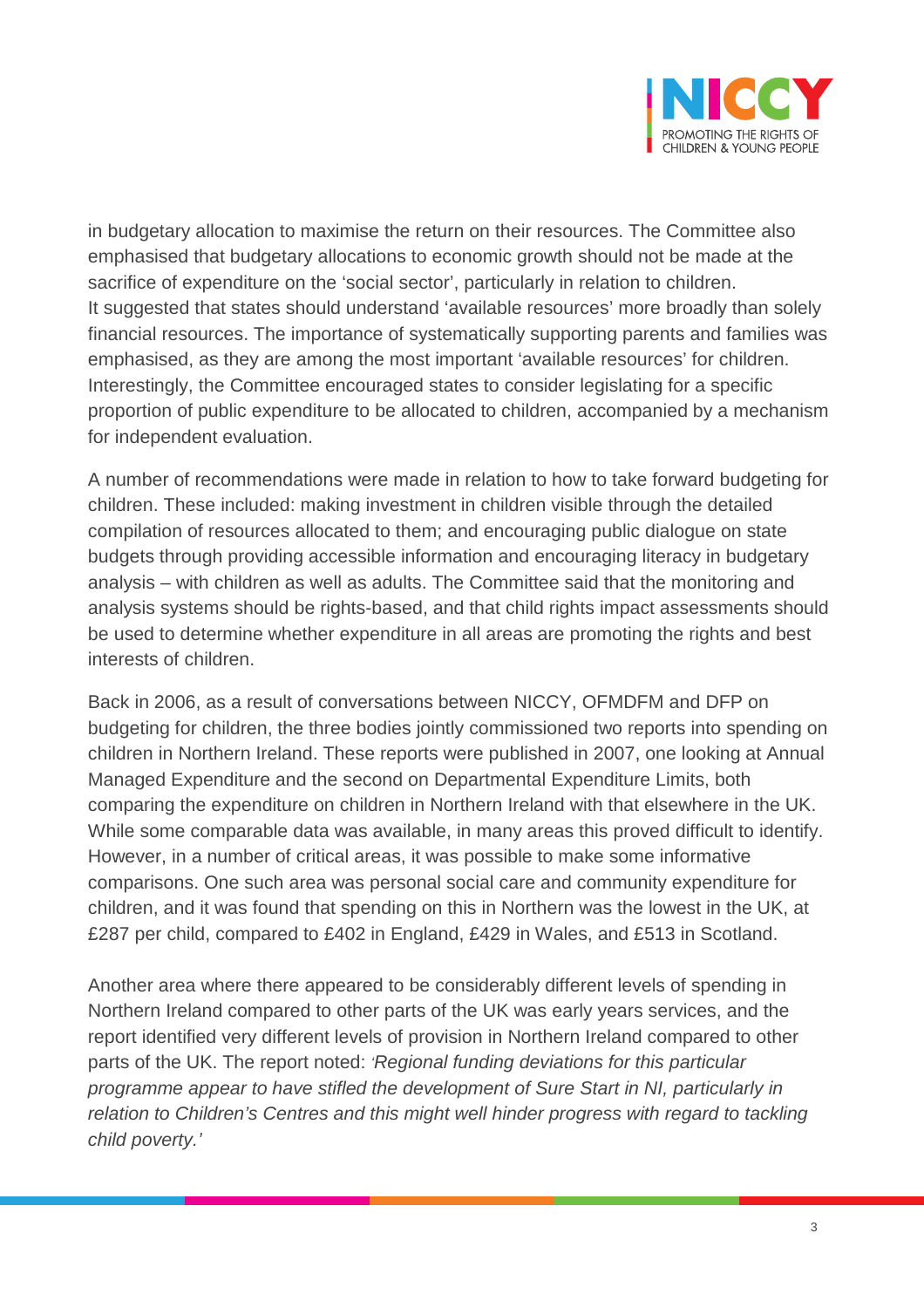

These reports demonstrated the challenges of trying to bring visibility to children in budgets, while giving a glimpse of the valuable information that can be derived from budgetary analysis, where those challenges can be overcome.

In conclusion, I should come back to the question I am supposed to be answering: 'Why does children's budgeting matter?' In short, it matters because it helps to bring clarity as to what is being delivered to children by government.

It particularly matters in times of economic crisis, such as the recession we have found ourselves in over recent years. Too often, when there are limited resources, critical services for vulnerable children can be seen as less vital, 'soft' services, and perhaps an easy place to make hidden cuts. There is an onus on Government to be open and transparent in the cuts it makes, to enable public debate on what are clearly difficult decisions. And, as I outlined earlier, the ratification of the UNCRC has placed a responsibility on Government to do all it can to protect children from budgetary cuts and ensure there is no regression in delivering on their rights.

For all these reasons, NICCY has maintained a focus on budgeting for children. Last year, in attempt to bring greater clarity to how money is allocated to children's services, we commissioned CES to undertake an exploratory research project for us. We asked them to look at the flow of money from the block grant at the highest level, down through the administrative structures to spend on the ground for children. This was 'exploratory' in nature as we were not sure whether this was possible, if the information was available in the appropriate format to do this successfully. But, whether or not it was possible, we were confident that there would be useful findings from the project, and that – at least – it would bring clarity to the nature of the challenges in bringing visibility to children in budgets.

Before I hand over to Helga Sneddon, who took forward this project on our behalf, to present the findings, I want to express our thanks to CiNI for their support in this work. Mairead has already mentioned CiNI's strategic focus on children's budgeting. Pauline and her staff have been generous in providing advice to NICCY on this piece of work, and so it is appropriate that the report is launched at this joint seminar. We are also grateful to the members of our Budget Advisory Group who provided feedback on the project as it progressed. They are: